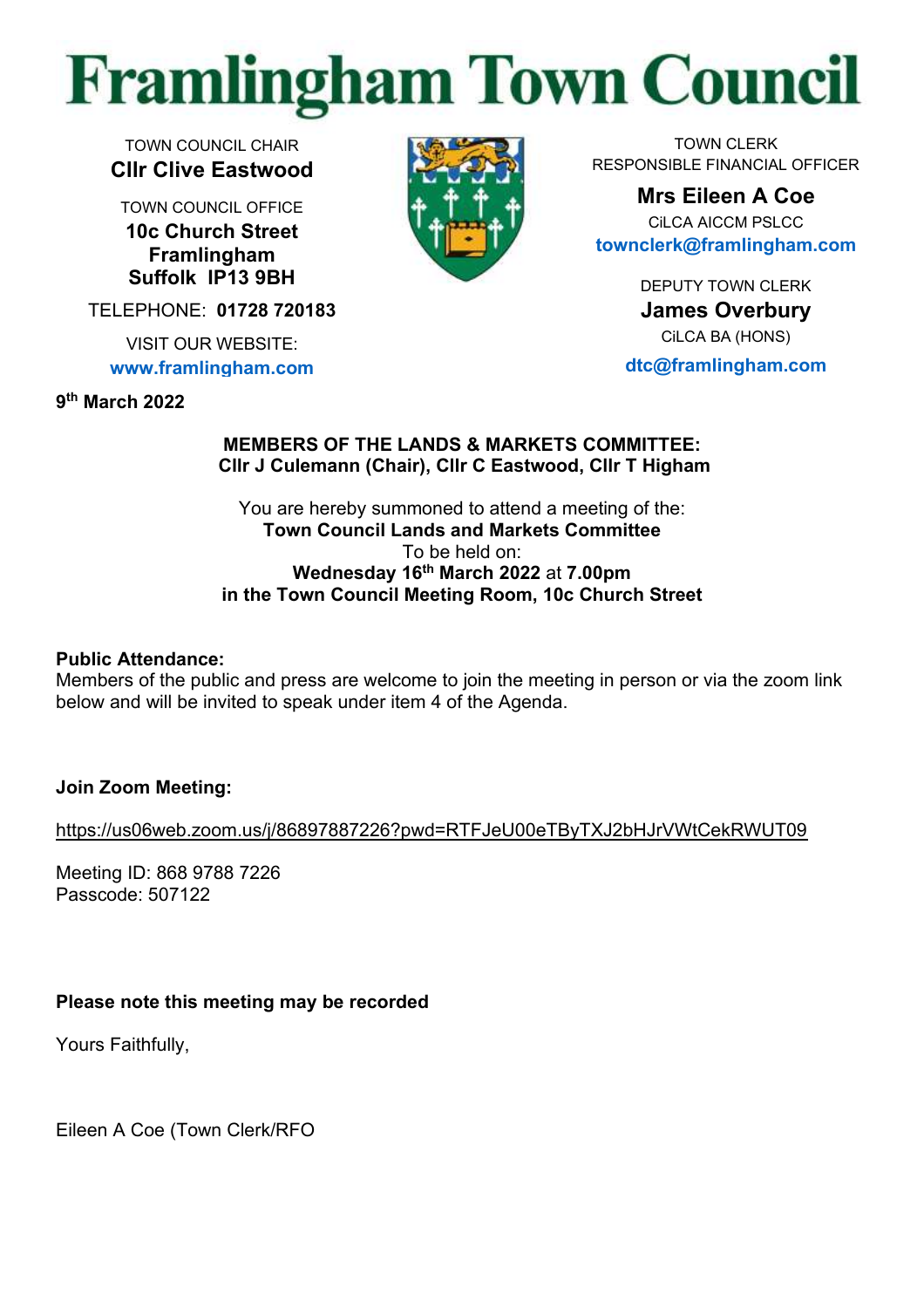## **Framlingham Town Council**

#### **Lands & Markets Committee- Wednesday 16 th March 2022– 7pm AGENDA: All documents relevant to the meeting have been circulated to Councillors**

#### **1. Apologies:**

To receive and accept apologies for absence:

## **2. Present:**

**In attendance:** Eileen A Coe (Town Clerk/RFO)

#### **3. Declarations of interest:**

#### **4. Public Comment:**

#### **5. Minutes of previous meeting:**

To approve the minutes of the previous meeting as an accurate record

#### **6. Cemetery:**

#### **7. Trees:**

#### **7.1 Churchyard Tree Work:**

Application to fell 4 x lime trees submitted to ESC and DAC and acknowledgement received from ESC.

#### **7.2 Fens:**

To consider recommendations and offer of a meeting from David Johnson (Tree Advisor and Friend of the Fens)

**7.2.1** To note collection and planting of 2 x Oak tree's (ESC Treebillee project)

**7.2.2** To note collection and planting of donated Walnut tree

## **7.3 To consider any Tree Work Applications received prior to the meeting:**

#### **7.4 Pageant Field Jubilee Cherry Tree:**

To consider the quotation for a commemorative plaque (to match existing) for the above at £861.12 plus delivery £12.00 net.

#### **7.5 Cemetery:**

To consider quotation to fell tree broken in the wind from Kindlewood.

To consider refurbishment of two seats

#### **8. Pageant Field:**

**8.1 Pageant Field Inspection Reports:**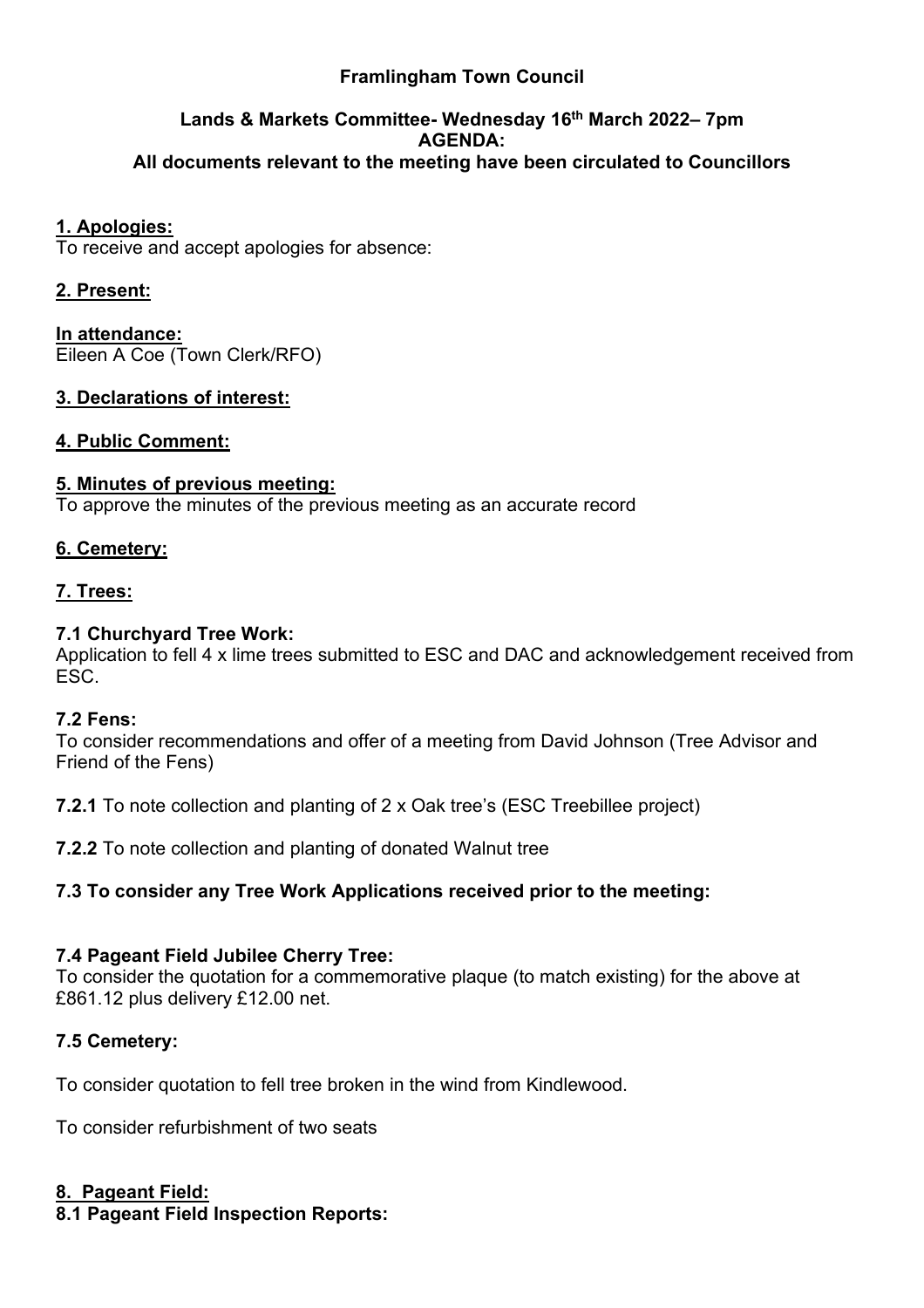To note Inspection Reports and update on actions by G&P Contractor

#### **8.2 Pavilion:**

- **8.2.1 Caretaker/Cleaner Contract (revised) and advertising, also interim toilet/Pavilion cleaning.**
- **8.2.2 WiFi – Quotation from Fram Broadband**

#### **8.2.3 To consider replacement of roof panels to Pavilion**

#### **8.3 CCTV:**

#### **9. Skate-Park:**

#### **10. The Fens:**

**10.1** Friends of the Fens: Update

**10.2** 'Talking bench' Application for funding: Update

**10.3** To consider quotation from James Rogers Agricultural Contractors for the grass cutting and final cut and rake of the Fens for the 2022 season

#### **11. Churchyard Maintenance:**

**11.1 Town Clock:** 11.1.1 Annual Service - update

#### **12. Riverside:**

Response from Co-op Retail on management of the river – Cllr Eastwood

#### **13. Allotments:**

#### **14. Jeaffresons Well:**

#### **15. Correspondence:**

#### **15.1 Resident of The Mews Fore Street**

Email requesting trees along the boundary with the Cemetery be cut back as they are overhanging the properties gardens.

#### **16. Markets:**

**16.1 To consider any Market Applications received prior to the meeting:**

**16.3 To note meeting with ESC relating to parking and the Saturday and Tuesday Markets and to formally agree to reduce the market hours on a Saturday from 6am – 6pm to 6am – 4pm.**

**16.4 To consider applying for a formal road closure around the Saturday Market for safety reasons.**

#### **17. Action Plan:**

**17.1 Updates:**